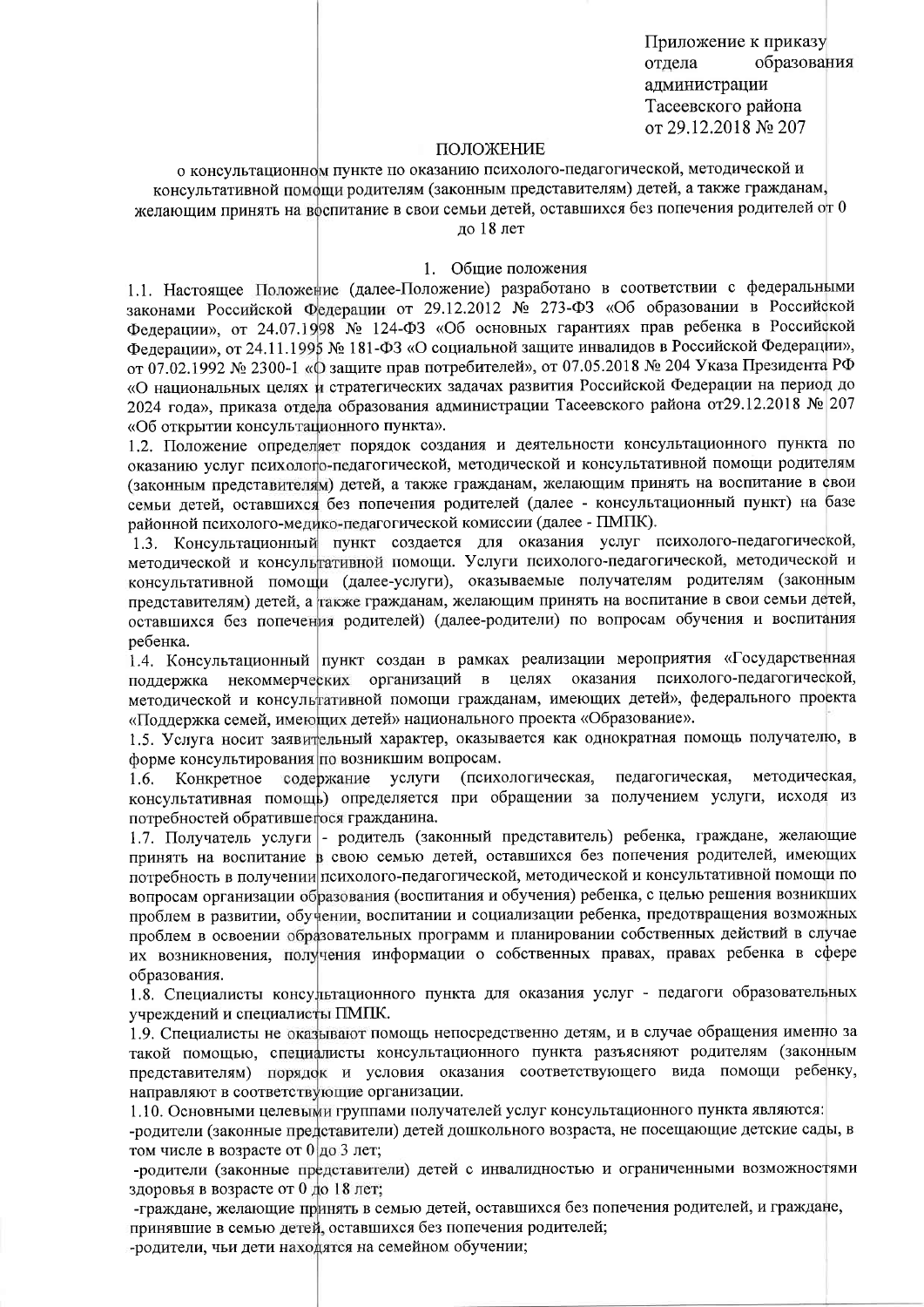-родители, нуждающиеся в помощи при воспитании детей, имеющих различные проблемы в поведении, развитии, социализации.

### 2. Цель консультационного пункта

2.1. Цель деятельности консультационного пункта - создание условий для повышения компетентности родителей детей в вопросах образования и воспитания.

## 3. Содержание и виды услуг психолого-педагогической,

методической и консультативной помощи

3.1. Содержание любого вида услуг составляет консультативная помощь получателям услуги. Консультативная помощь (далее - консультация) представляет собой устную консультацию в виде ответов на вопросы, которую предоставляет квалифицированный специалист - консультант, специалист консультационного пункта, обладающий необходимыми навыками, компетенциями, образованием.

3.2. Устная консультация предполагает выбор любого запроса получателем консультации в пределах вопросов образования детей, в рамках психолого-педагогической, методической либо консультативной помощи, и последующие ответы консультанта на вопросы получателя консультации.

3.3. Вопросы образования детей включают в себя вопросы содержания обучения и воспитания детей, реализации прав и законных интересов детей, выбора формы образования и обучения и иные вопросы, непосредственно связанные с образовательной деятельностью.

3.5. В случае, если запрос получателя консультации лежит вне обозначенных рамок, консультант доводит до сведения получателя консультации информацию, что вопрос выходит за пределы оказываемой консультации, при наличии возможности предоставляет контактную информацию органов государственной власти, местного самоуправления и организаций, в которые можно обратиться за помощью по данному вопросу.

3.6. Консультация предполагает устное информирование получателя услуги по интересующим его вопросам в режиме взаимодействия с получателем, который вправе уточнять вопросы, задавать вопросы по смежным темам, уточнять содержание ответов.

3.7. В ходе консультации консультант оказывает информационную помощь получателю консультации, но не выполняет за получателя те или иные виды действий (не заполняет формы документов, не изготавливает копии документов, не ведет переговоры с третьими лицами от имени получателя услуги, не представляет интересы получателя услуги в органах государственной власти, местного самоуправления, организациях). При необходимости консультант может письменно направить на адрес электронной почты получателя консультации необходимые ему нормативно-правовые и методические документы, а также ссылки электронных ресурсов в сети «Интернет», на которых получатель услуги может изучить необходимую информацию.

3.8. Консультант вправе отказать в ответе на конкретные вопросы, которые желает получить от консультанта получатель услуги, если:

- это противоречит законодательству Российской Федерации;

- это выходит за рамки содержания оказываемой услуги;

- это выходит за рамки деятельности консультанта в рамках оказания услуг.

3.9. Консультация оказывается как разовая услуга. Получатель вправе обратиться за следующей консультацией в случае, если у него вновь возникла такая потребность.

## 4. Организация деятельности консультационного пункта

4.1. Консультационный пункт создается на основании приказа отдела образования администрации Тасеевского района.

4.2. Общее руководство работой консультационного пункта возлагается на руководителя консультационного пункта.

4.3. Управление и руководство организацией работы консультационного пункта осуществляется в соответствии с Положением.

4.4. Консультационный пункт работает согласно графику работы, утвержденному приказом отдела образования администрации Тасеевского района.

4.5. Руководитель консультационного пункта обеспечивает размещение документов, связанных с работой консультационного пункта, а также контактные данные консультационного пункта, условия оказания услуг, кадровые, различные варианты формата оказания услуг и другую необходимую информацию на официальном сайте отдела образования и районной ПМПК.

4.6. Непосредственный контроль за работой консультационного пункта осуществляет отдел образования администрации Тасеевского района.

5. Состав, последовательность и сроки оказания услуги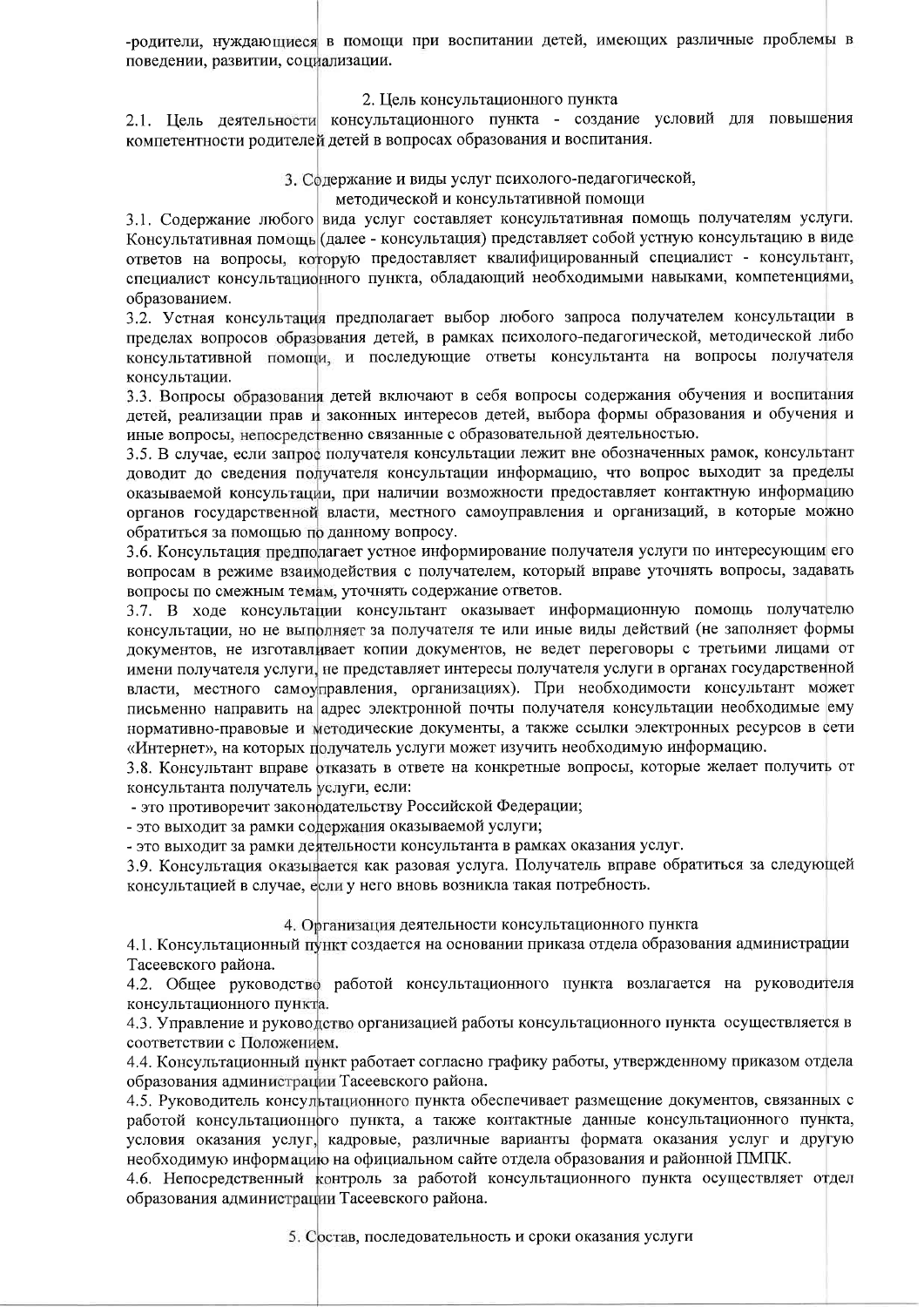5.1. Наименование услуги: психолого-педагогическая, методическая и консультативная помощь родителям (законным представителям) детей, а также гражданам, желающим принять на воспитание в свои семьи детей, оставшихся без попечения родителей.

5.2. Родителям может быть предложен выбор вида консультации: психолого-педагогическая, методическая либо консультационная помощь.

5.3. Психолого-педагогическая консультация - вид индивидуального консультирования по вопросам психического развития, обучения и воспитания детей.

5.4. Методическая консультация - это консультационная услуга, включающая профессиональный совет специалиста и помощь по конкретному вопросу, связанному с повседневными вопросами воспитания и обучения детей.

5.5. Консультативная помощь родителям направлена на решение проблем в развитии, обучении, воспитании и социализации ребенка, предотвращение возможных проблем в освоении образовательных программ и планирования собственных действий в случае их возникновения, получение информации о собственных правах, правах ребенка в сфере образования.

5.6. Основанием для начала процедуры оказания услуги является обращение получателя услуги в следующих формах:

-в устной форме, в том числе по телефону;

- в письменной форме, в том числе посредством электронных средств коммуникации.

5.7. Услуги предоставляются по взаимно согласованной предварительной записи.

5.8. Прелоставление услуги включает в себя последовательность следующих процедур:

-получение обращения получателя услуги, регистрация обращения в журнале записи на получение услуги, определение даты, времени оказания услуги и специалиста, оказывающего услугу;

-предоставление услуги;

-заполнение получателем услуги оценочного листа (по желанию).

5.9. Услуга может быть оказана очно или дистанционно.

5.10. Очная консультация оказывается в помещении консультационного пункта.

5.11. Дистанционная консультация может быть оказана, по выбору получателя услуги, посредством телефонной связи, а также связи с использованием Интернет-соединения. Виды дистанционного консультирования: электронное общение посредством электронной почты посредством формы обратной связи.

5.12. Результатом консультативной помощи детям и их родителям (законным представителям) является предоставление родителям (законным представителям) полной и объективной информации по вопросам содержания обучения и воспитания детей, реализации прав и законных интересов детей, выбора формы образования и обучения, и иные вопросы, непосредственно связанные с образовательной деятельностью.

5.13. После оказания услуги получателю должна быть предоставлена возможность оценить качество полученной услуги письменно (заполнить анкету) или посредством оставления отзыва на сайте консультационного пункта.

5.14. Критериями оценки предоставляемой Услуги являются:

-полнота и качество выполнения процедур, необходимых для предоставления Услуги;

- информационное сопровождение деятельности по предоставлению Услуги;

- соответствие действий специалистов, оказывающих консультацию, требованиям действующего законодательства.

5.15. За предоставление Услуги плата с Получателей не взимается.

### 6. Контроль за предоставлением психолого-педагогической, методической и консультативной помощи.

6.1. Текущий контроль за соблюдением и исполнением настоящего Положения осуществляется посредством процедур внутреннего и внешнего контроля.

6.2. Внутренний контроль проводится руководителем консультационного пункта в виде оперативного контроля (по конкретному обращению заявителя, либо другого заинтересованного лица) и итогового контроля (на отчетную дату, по итогам года и др.).

6.3. Внешний контроль за предоставлением методической, психолого-педагогической и консультативной помощи осуществляется муниципальными органами Тасеевского района, осуществляющими управление в сфере образования в следующих формах:

проведение мониторинга основных показателей работы пункта по предоставлению методической, психолого-педагогической и консультативной помощи;

- анализ обращений и жалоб граждан, поступающих в муниципальные и краевые органы, осуществляющие управление в сфере образования, в части предоставления методической, психолого-педагогической и консультативной помощи.

6.4 Ответственность за работу по предоставлению методической, психолого-педагогической и консультативной помощи несет руководитель пункта.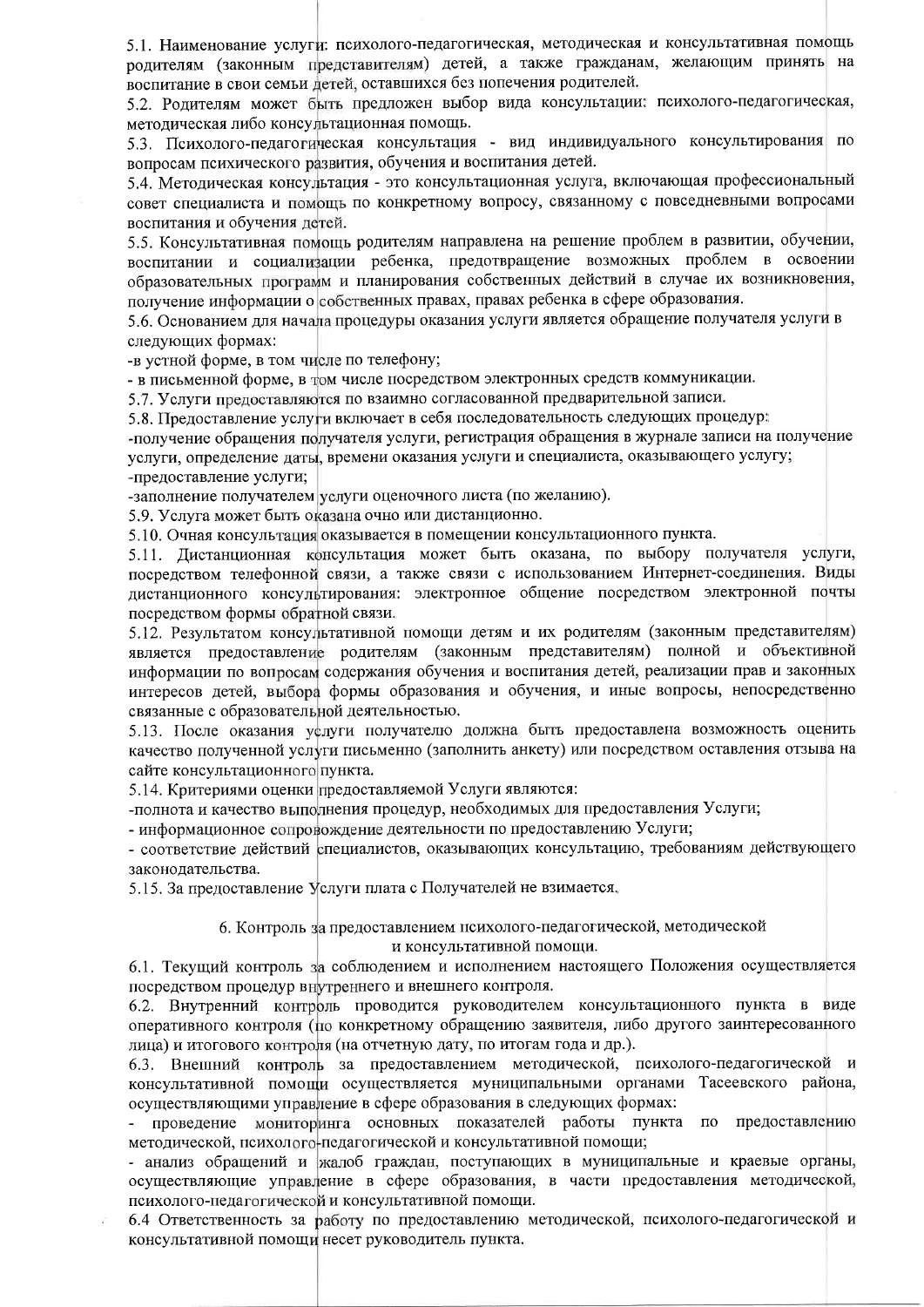7. Делопроизводство консультационного пункта

Перечень документации:

- положение о консультационном пункте;

- приказ об открытии консультационного пункта;

- журнал учета консультаций специалистов службы консультирования (приложение № 1);

- анкета оценки удовлетворенности помощью специалистов службы консультирования (приложение № 2);

- отчеты о работе консультационного пункта предоставляются ежеквартально руководителем в отдел образования администрации Тасеевского района в установленные сроки.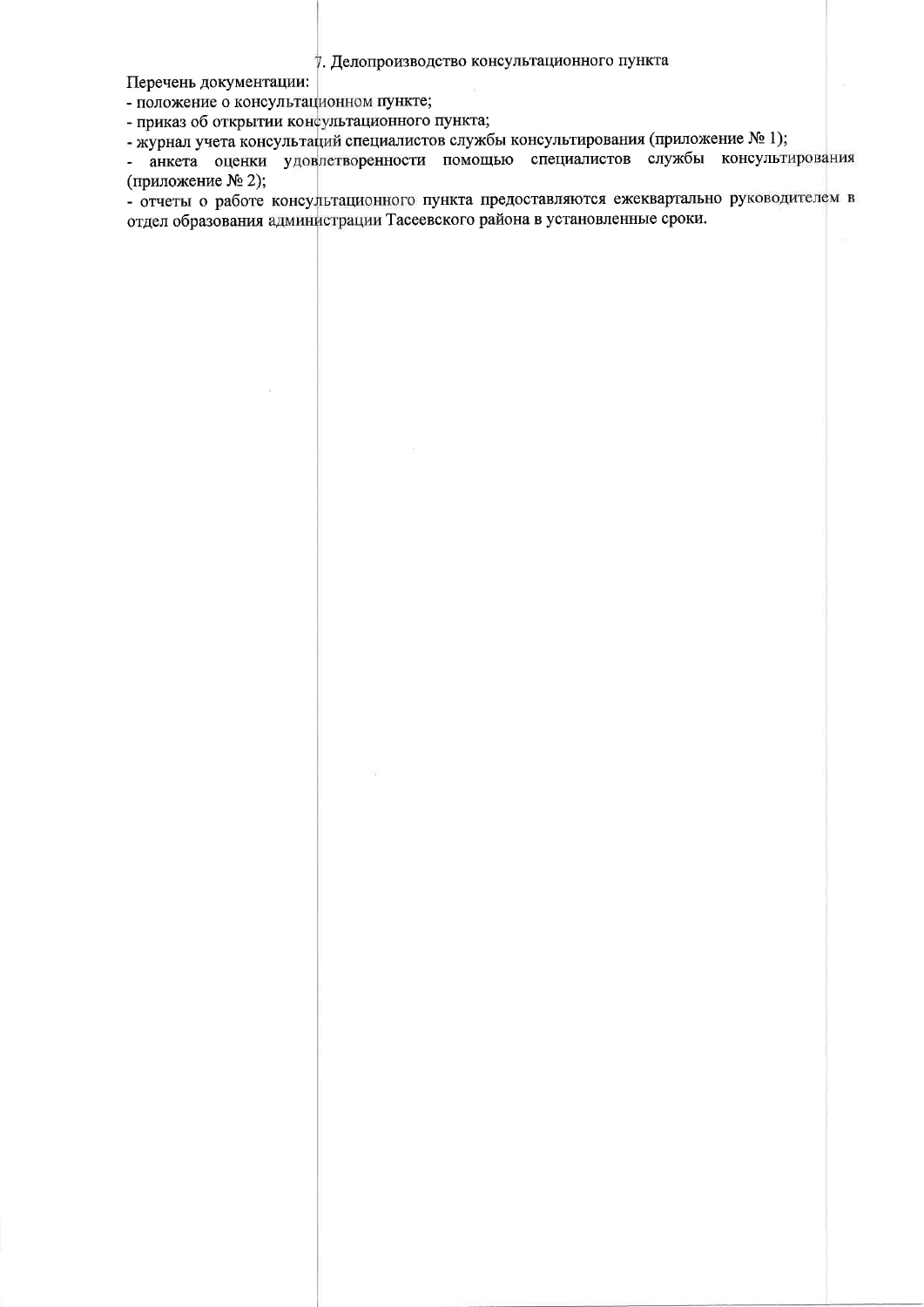Приложение № 1

к положению о консультационном пункте по оказанию психолого-педагогической, методической и консультативной помощи родителям (законным представителям) детей, а также гражданам, желающим принять на воспитание в свои семьи детей, оставшихся без попечения родителей от 0 до 18 лет

# Журнал учета консультаций специалистов службы консультирования

# (наименование организации)

| N <sub>2</sub> | Дата | ФИО родителя   | Форма          | Предмет      | Итог          | Подпись      | Контактные     |
|----------------|------|----------------|----------------|--------------|---------------|--------------|----------------|
|                |      | (законного     | консультации   | консультации | (например,    | консультанта | данные         |
|                |      | представителя) | (очная,        |              | ланы          |              | родителя       |
|                |      |                | дистанционная) |              | рекомендации, |              | (законного     |
|                |      |                |                |              | назначена     |              | представителя) |
|                |      |                |                |              | повторная     |              | (телефон и/или |
|                |      |                |                |              | встреча)      |              | эл. почта)     |
|                |      |                |                |              |               |              |                |